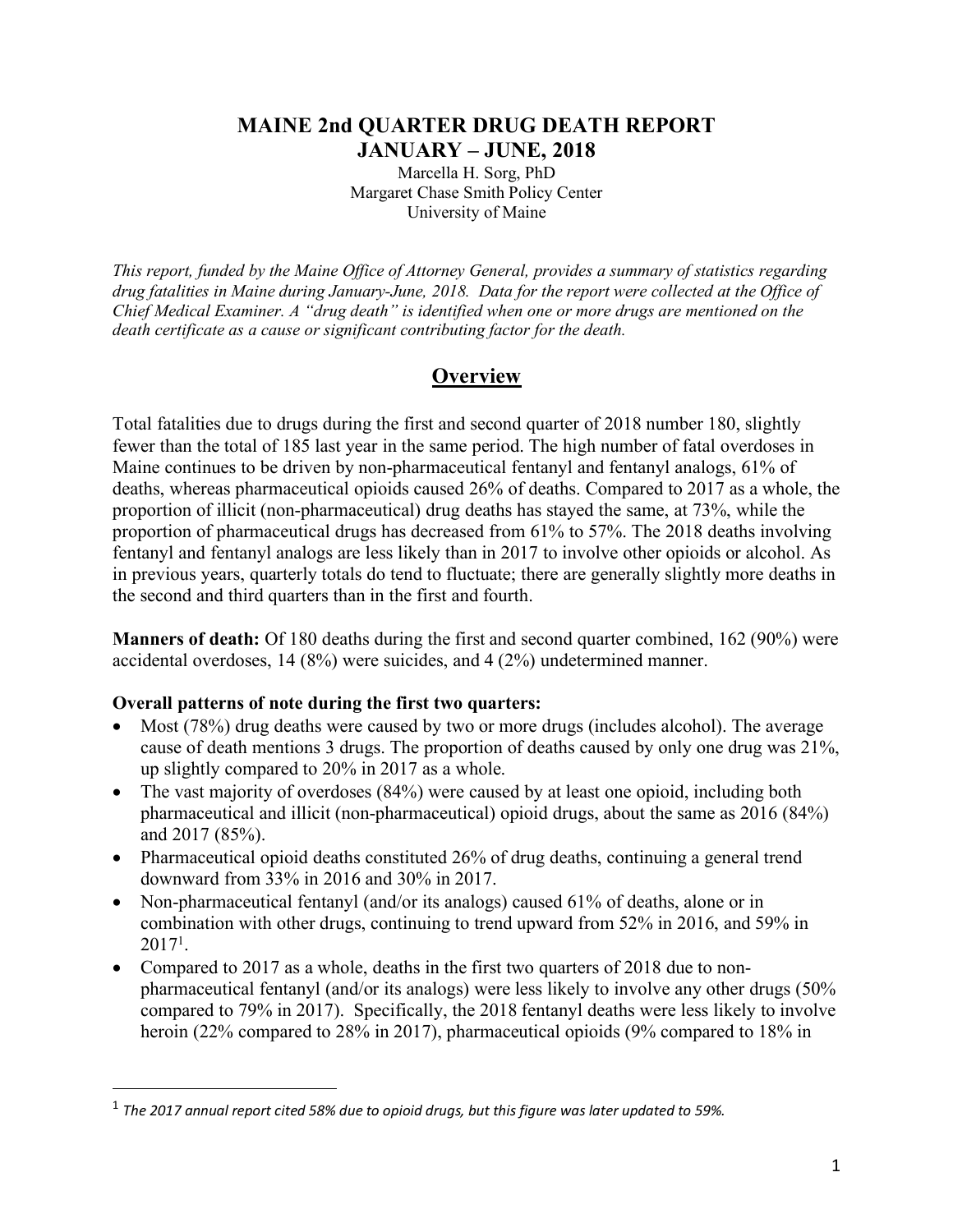2017), alcohol (28% compared to 30% in 2017), benzodiazepines (17% compared to 18% in 2017), and cocaine (22% compared to 30% in 2017).

- Heroin caused 21% of 2018 deaths, alone or in combination with other drugs, proportionally less than 32% in 2016, and the same as 21% in 2017.
- Cocaine or crack caused 25% of deaths, alone or in combination with other drugs, continuing to increase compared to 16% in 2016 and 22% in 2017.
- Naloxone was present in the toxicology findings of 31% of opioid deaths, the same level as in 2017. (Cases with buprenorphine in the toxicology findings were excluded from this total.)

|                  | Total | Average Age | Age Range | Number and<br><b>Percent Male</b> |
|------------------|-------|-------------|-----------|-----------------------------------|
| All drug deaths  | 180   |             | $0 - 79$  | 127 (71%)                         |
| <b>Accidents</b> | .62   | 4.          | $0 - 73$  | $72\%$                            |
| <b>Suicides</b>  | 14    | $4^{\circ}$ | $30 - 79$ | $(50\%$                           |

### *Table 1. Demographic patterns:*

### *Table 2. Involvement of specific drug categories*

| Specific drug or drug category causing the death (alone or in           | <b>Number</b> | Percent of 180 |
|-------------------------------------------------------------------------|---------------|----------------|
| combination with other drugs and/or alcohol) $^2$                       |               | drug deaths    |
| Deaths caused by two or more drugs                                      | 141           | 78%            |
| Any pharmaceutical drug                                                 | 102           | 57%            |
| Any pharmaceutical opioid drug                                          | 47            | 26%            |
| Any opioid (pharmaceutical or non-pharmaceutical)                       | 152           | 84%            |
| 47 (31%) of 152 opioid deaths had received Naloxone*                    |               |                |
| Any illicitly manufactured drug (includes heroin/morphine, non-         |               |                |
| pharmaceutical fentanyl, fentanyl analogs, other illicitly-manufactured |               |                |
| opioids, cocaine, and methamphetamine)                                  | 131           | 73%            |
| Any non-pharmaceutical opioid drug (heroin/morphine, fentanyl, fentanyl |               |                |
| analogs, U-47700, mitragynine).                                         | 118           | 66%            |
| Heroin/morphine and/or fentanyl or fentanyl analogs                     | 117           | 65%            |
| Fentanyl and/or fentanyl analogs                                        | 109           | 61%            |
| Heroin/morphine (known pharmaceutical morphine removed)                 | 37            | 21%            |
| Any benzodiazepine                                                      | 39            | 22%            |
| Cocaine                                                                 | 45            | 25%            |
| Methamphetamine                                                         | 10            | 6%             |

\*Excludes cases with buprenorphine in toxicology.

<sup>&</sup>lt;sup>2</sup> Any cases with known pharmaceutical fentanyl or known pharmaceutical morphine are included in the pharmaceutical opioid totals rather than the illicit, non-pharmaceutical fentanyl or heroin totals.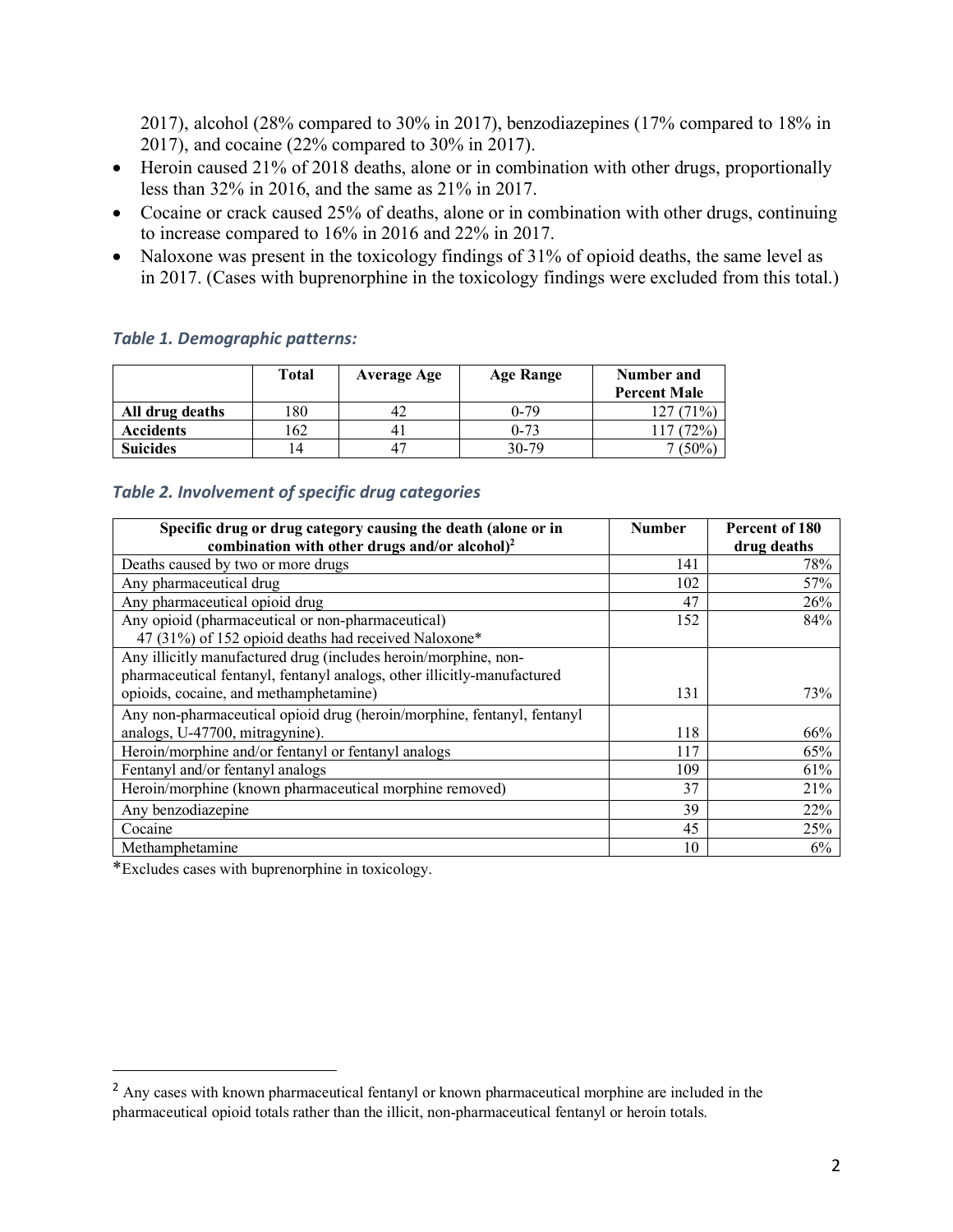# **Non-Pharmaceutical ("Illicit") Fentanyl and/or Fentanyl Analog Deaths**

This category includes deaths caused by non-pharmaceutical (illicitly manufactured) fentanyl or fentanyl analogs. We removed all cases that involved known pharmaceutical fentanyl from these totals. There were 109 overdoses due to non-pharmaceutical fentanyl and/or fentanyl analogs in the first two quarters of 2018.

- 85 (78%) are male and 24 (22%) are female.
- The average age in non-pharmaceutical fentanyl/fentanyl analog deaths is 38 (age range 23- 69).

#### *Table 3. Involvement of co-intoxicant drugs in non-pharmaceutical fentanyl deaths*

| Specific co-intoxicants in addition to fentanyl and/or<br>fentanyl analogs identified as a cause of death | <b>Number</b> | Percent of<br><b>Fentanyl/Fentanyl</b><br><b>Analog Deaths</b><br>$N=109$ |
|-----------------------------------------------------------------------------------------------------------|---------------|---------------------------------------------------------------------------|
| <b>FENTANYL and FENTANYL ANALOG</b><br><b>COMBINATIONS</b>                                                |               |                                                                           |
| Fentanyl (with or without fentanyl analogs)                                                               | 101           | 93%                                                                       |
| Fentanyl analogs (with or without fentanyl)<br>٠                                                          | 37            | 34%                                                                       |
| Both non-pharmaceutical fentanyl and at least one fentanyl<br>analog                                      | 29            | 27%                                                                       |
| <b>CO-INTOXICANTS IDENTIFIED IN FENTANYL and/or</b><br>FENTANYL ANALOG DEATHS                             |               |                                                                           |
| One or more drugs (or alcohol) in addition to fentanyl<br>and/or fentanyl analogs                         | 89            | 82%                                                                       |
| One or more pharmaceutical opioids in addition to<br>$\bullet$<br>fentanyl and/or fentanyl analogs        | 10            | 9%                                                                        |
| Heroin/morphine in addition to fentanyl and/or fentanyl<br>$\bullet$<br>analogs                           | 29            | 27%                                                                       |
| Alcohol in addition to fentanyl and/or fentanyl analogs<br>٠                                              | 33            | 30%                                                                       |
| One or more benzodiazepines in addition to fentanyl<br>and/or fentanyl analogs                            | 19            | 17%                                                                       |
| Cocaine in addition to fentanyl and/or fentanyl analogs                                                   | 33            | 30%                                                                       |

#### *Table 4. Fentanyl analogs identified as a cause of death January-June 2018*

| <b>Fentanyl Analog Identified</b> | <b>Total</b><br>Number of<br>$\mathbf{C}$ ases* | Percent of 37<br><b>Fentanyl Analog-</b><br><b>Involved Deaths</b> |
|-----------------------------------|-------------------------------------------------|--------------------------------------------------------------------|
| Acetyl fentanyl                   | 28                                              | 76%                                                                |
| Carfentanil                       |                                                 | 3%                                                                 |
| Cyclopropyl fentanyl              | 2                                               | $5\%$                                                              |
| Furanyl fentanyl                  | 2                                               | $5\%$                                                              |
| Methoxyacetyl fentanyl            | 3                                               | 8%                                                                 |
| Para-fluorobutyryl fentanyl       | 2                                               | $5\%$                                                              |
| Para-fluoroisobutyryl fentanyl    |                                                 | 3%                                                                 |